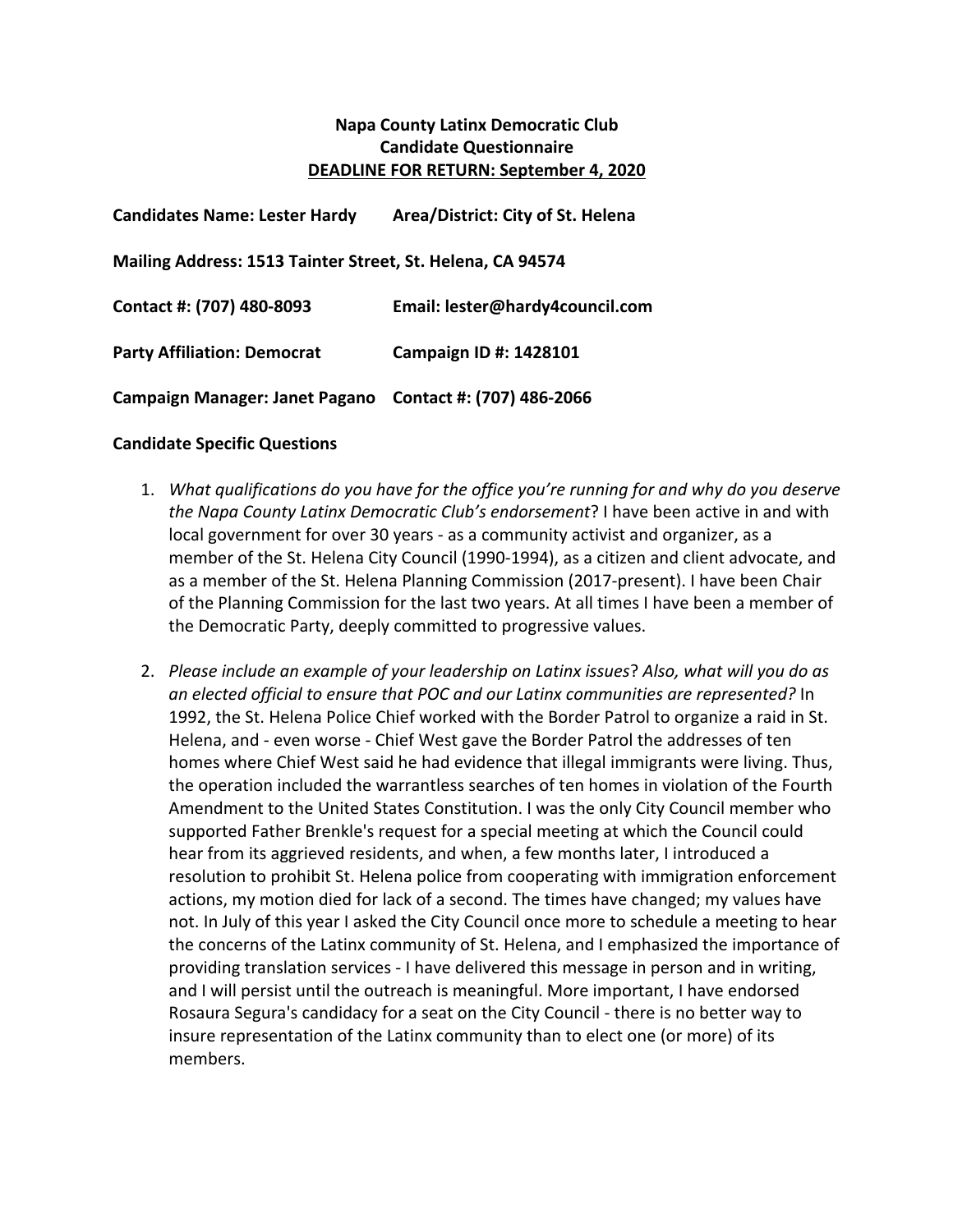3. *What are your top three priorities, and how will you ensure that you accomplish those?* My top three priorities are  $(1)$  addressing to call to social justice in substantive, meaningful ways, most importantly through development of affordable and workforce housing, including self-help projects that provide lower income workers with an opportunity for home ownership;  $(2)$  improving the City's fiscal position so that it can better afford to do all the things it needs to do, including contributions to affordable housing, revitalization of the downtown business district, and repair and maintenance of streets and other critical infrastructure, and (3) addressing the fractious, polarized nature of public discourse in St. Helena so that controversial matters do not end so often in a choice between inaction or litigation. This last item may be the most important, as without a significant improvement in the City Council's ability to navigate the challenges presented by a divided and angry populace, our ability to successfully address other important concerns, such as the first two items on my list, will remain severely compromised. I will bring all of my knowledge, experience, and collaborative skills to these challenges, but nothing I might do alone can possibly guarantee success. Accordingly, I will continue to do all I can to motivate others to join me in the hard work ahead, for it is only by working together that we can meet the challenges of the future.

## **Issues**

4. Latinx community members are often deemed essential workers, what will you do to *mitigate the effects essential workers suffer during this pandemic, including your employees?* We already know that people of color, including the Latinx community, have suffered disproportionate effects from the COVID-19 epidemic. Many experts believe that crowded housing conditions have been a factor for the Latinx community, and I have seen for myself how the shortage of affordable housing leads to overcrowded, substandard living conditions for many. Accordingly, I believe a relentless push for more affordable housing is one of the most important things we can do to reduce these risks in the future. For the present, it is essential that all workers have access to quality health care, and that employers do more than simply follow the health orders coming from state and county health officials - employers must be responsive to the needs of employees whose risk factors are high - those with existing health conditions that increase their risks, as well as those for whom age alone is a significant risk factor. I have no employees myself, but as a City Council member I can advocate for appropriate responses to the needs of the City's employees, and I can deliver the same message to employers in the community.

5. How will you tackle the next upcoming natural and public health disaster and how will *this* plan actively engage the Latinx Community? What is your plan to ensure that *disaster planning is culturally competent and provides language access?* We must review the response to the natural and public health disasters of 2020, and the review must include feedback from the Latinx community. The key to doing a better job in the future is to learn what we have done well so far, and what we have not done well. By engaging with our Latinx community on precisely these questions, we can make future planning more accessible, and more culturally competent.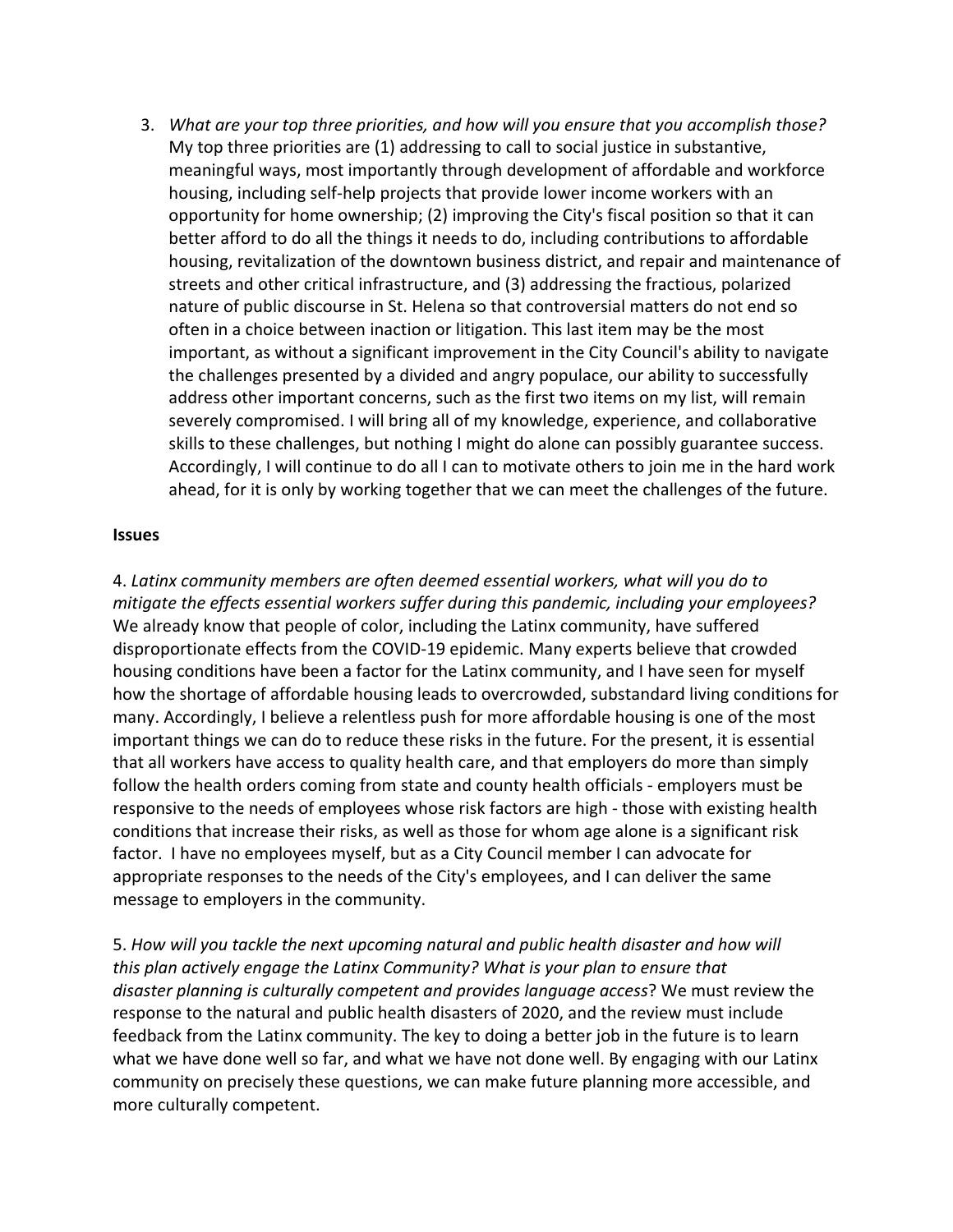6. What is your stance on Black Lives Matter? How do you link this movement to the needs of *the Latinx community*? The Black Lives Matter movement has created an opportunity for St. Helena to engage honestly and directly in an effort to be more inclusive, so that the City can better serve the needs of all its members by including the Latinx community in ways that are substantive and ongoing. This effort is long past due, but the time is right for action, and we must persist until the inclusion of the Latinx community in our City government and public decision-making process seems so natural that no one gives it any thought.

7. What is your stance on re-appropriating police funding? What does this mean to you in your role and what policies will you pursue to address this call to action? St. Helena, fortunately, has not experienced the abuses of police power that have brought the Black Lives Matter movement into being. That said, I am adamantly opposed to military-influenced training for police officers. Our police are here to serve the community, not to make war on it. And though racism may not affect police practices in St. Helena in such horrific and conspicuous ways here as it has elsewhere, it would be foolish to believe - as some do - that our Latinx community does not experience racism and discrimination. It does. I have seen it with my own eyes, and hear it with my own ears. Part of the goal for outreach to our Latinx community is to find out how the members of St. Helena's Latinx community experience racism and prejudice, and what their experiences with local law enforcement are like. Our Police Chief has lived in Mexico, and speaks some Spanish, so I am hopeful we can make real improvements in this regard.

8. Families of all ranges continue leaving our community because it is too expensive for them to *live here.* Many families are doing long commutes in order to work here, therefore increasing *their carbon footprint, missing on important family time, and much more. What is your commitment and plan to increase workforce housing so families that work here are able to live here?* And what will you do to help keep families that are living here to remain here (e.g. *increase the quality of life, health and wellness, youth and children activities, etc....*) St. Helena will never be able to build too much workforce housing, and the most we can do will not be enough. Accordingly, the City must be relentless, nimble, and opportunistic in pursuing opportunities to get workforce housing projects approved and built. We must identify available and desirable sites, we must insure that we have enough such sites zoned for housing, we must recruit qualified partners from the affordable housing development community, we must take full advantage of private development projects to create opportunities, both in terms of land and in terms of funding, and we must press to get things done.

## 9. Do you believe it is the role of elected officials to take policy steps to assure adequate *affordable housing*? Yes!

9a. Specifically, what suggestions do you have to make housing more affordable? And would you support requiring new developments to set aside a certain percentage of affordable housing? St. Helena has long required that new housing developments either make 20% of the project units affordable, or else contribute to the City's housing fund.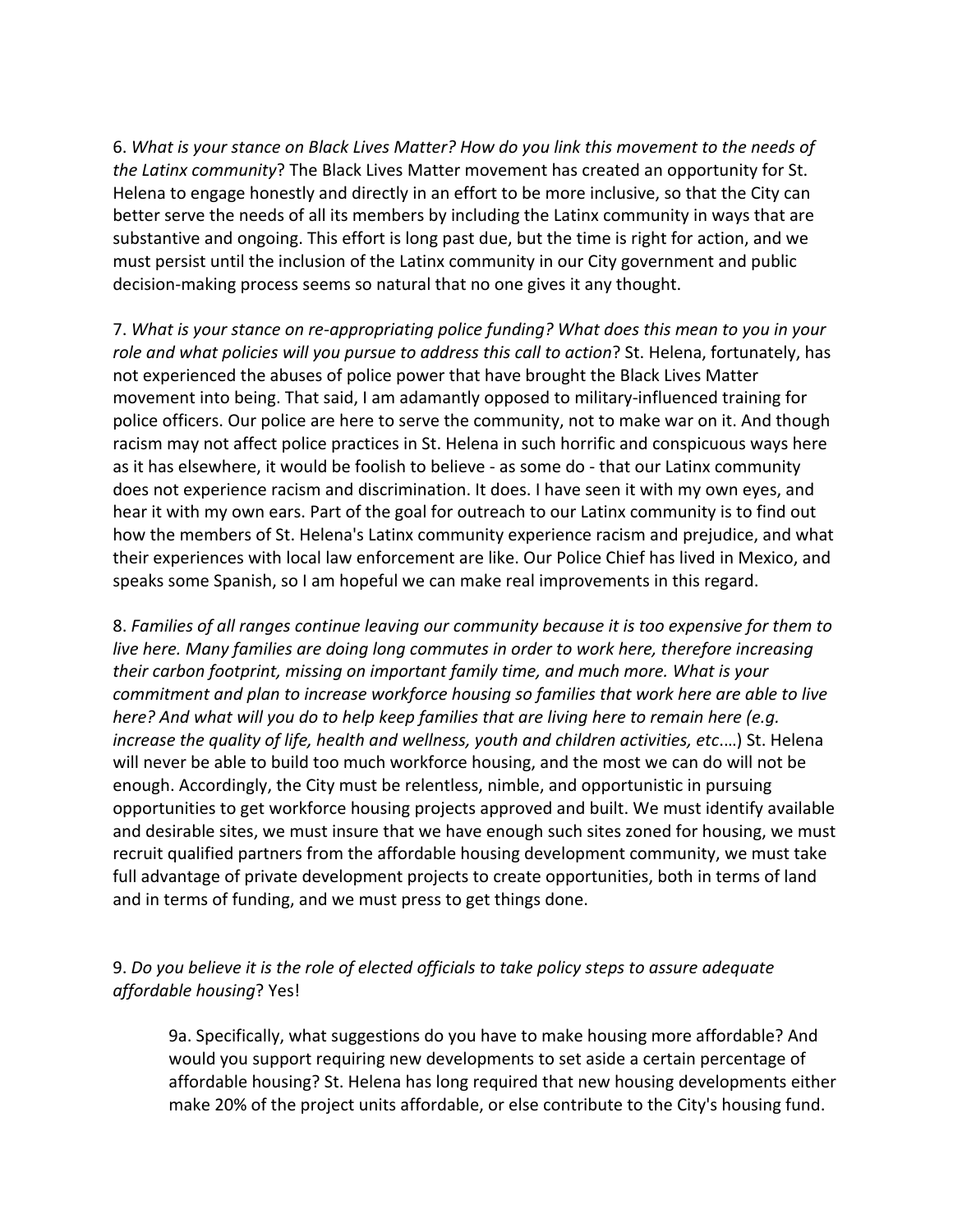The problem with in-lieu fees has always been that they do not cover the cost of constructing the units they replace. And the far greater problem has been the community's demand for low growth rates, in combination with neighborhood-based opposition to housing projects of all kinds, but especially affordable projects. I believe the best approach for St. Helena is to be aggressive, opportunistic, and flexible. Where a project offers an obvious opportunity to include affordable housing on site, we should insist on it. When a project is not conducive to meeting our affordable housing requirements on site, we must require enough in fees to insure that the housing needed can be (and will be) constructed off site. For some projects, it could be a combination of the two. One things is for sure: continued reliance on small, in-fill projects will not get enough units built. The new RHNA numbers should give St. Helena a good jolt in this regard.

10. According to a report from July 28<sup>th</sup>, 2020, homelessness has continued to increase for the *last several years in Napa County. In 2016, 317 people were reported to be homeless. In 2020, it reported* 464 people. What can you do in the role you're running for to address this important and growing issue? With the border effectively closed, and services for the homeless virtually non-existent, St. Helena's homeless population has declined in recent decades. That said, I believe everyone should take some responsibility for addressing the problem of homelessness, and I think in St. Helena that must begin with increased awareness of the existing programs in need of support. The City Council can and should take a leadership role in this endeavor.

11. In the role you're running for, what can you do to help ensure that transportation meets the *needs of youth, working people, families, and seniors*? St. Helena has two seats on the Napa County Transportation Agency - that is where I can do the most to ensure that the transportation needs of our youth, workers, families and seniors are being met.

12. What action steps will you take to diversify the local workforce in your city or town? Additionally, what hiring processes will you pursue to increase the diversity of your City/Town's staff, and boards and commissions? I think the City's hiring practices to a decent job of promoting diversity in the City's staff, though I am sure there is room for improvement. The City Council itself is responsible for appointments to all the boards and commissions. For the boards and commissions, increasing diversity requires a thoughtful and proactive approach to recruitment - the Council can accomplish a great deal simply by tasking the City Manager with developing an approach to outreach and recruitment that results in a more diverse pool of applicants.

12a. Do you support a policy where aspiring citizens can serve on boards and *commissions?* Yes! In all cases where state law does not impose a citizenship requirement.